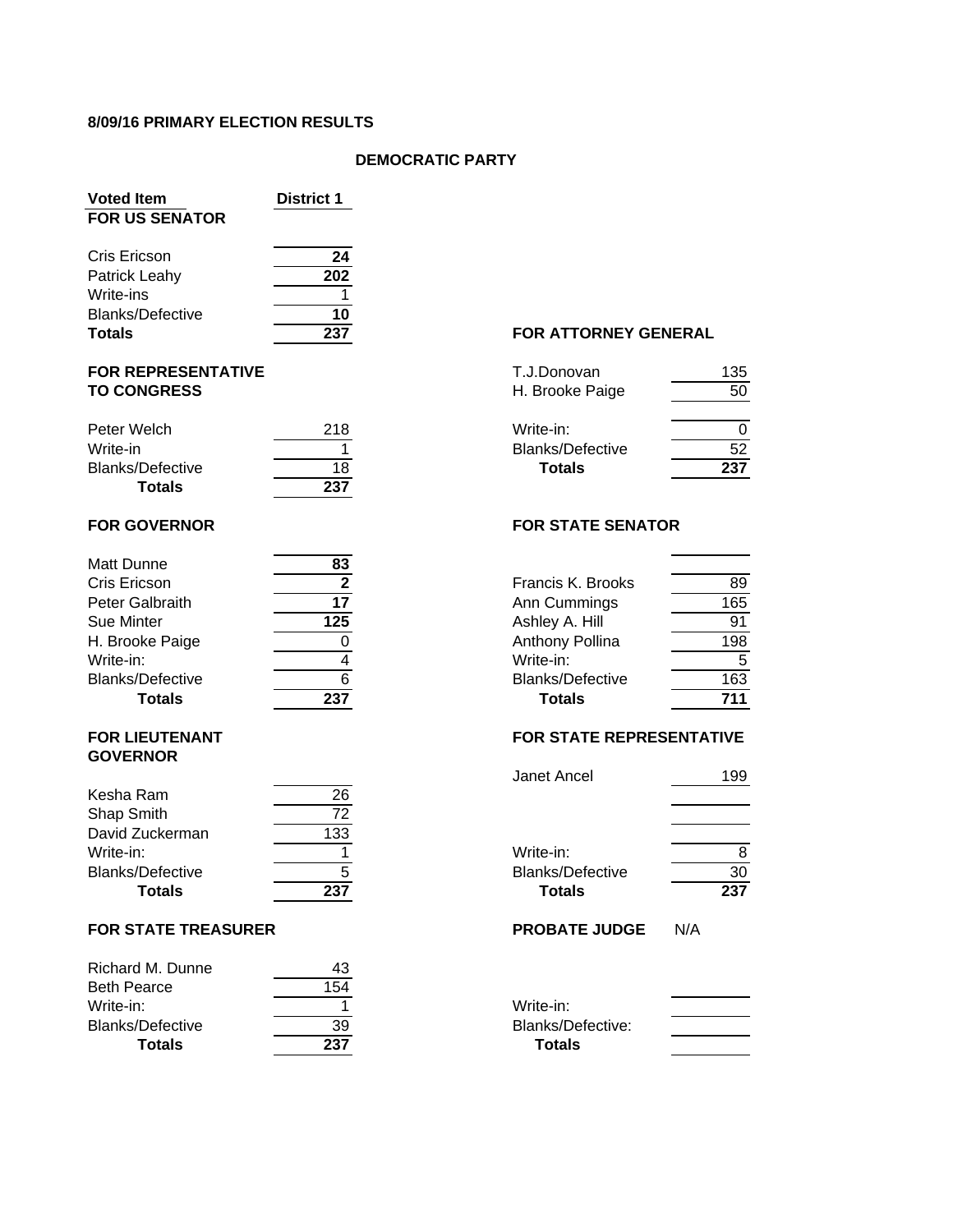#### **FOR SECRETARY OF STATE ASSISTANT JUDGE** N/A

| Jim Condos              | 186 |                   |
|-------------------------|-----|-------------------|
| Write-in:               |     |                   |
| <b>Blanks/Defective</b> | 50  | Write-in:         |
| Totals                  | 237 | Blanks/Defective: |

# **FOR AUDITOR OF ACCOUNTS**

| Doug Hoffer             | 175 |                   |
|-------------------------|-----|-------------------|
| Write-in:               |     |                   |
| <b>Blanks/Defective</b> | 61  | Write-in:         |
| Totals                  | 237 | Blanks/Defective: |

| Write-in:         |  |
|-------------------|--|
| Blanks/Defective: |  |
| <b>Totals</b>     |  |

#### **STATE'S ATTORNEY** N/A

| Write-in:<br>Blanks/Defective:<br>Totals        |     |
|-------------------------------------------------|-----|
| <b>SHERIFF</b>                                  | N/A |
| Write-in:<br>Blanks/Defective:<br><b>Totals</b> |     |
| HIGH BAILIFF                                    |     |

# Write-in: 5<br>Blanks/Defective: 5<br>232 Blanks/Defective: 232<br>Totals 237  $Totals$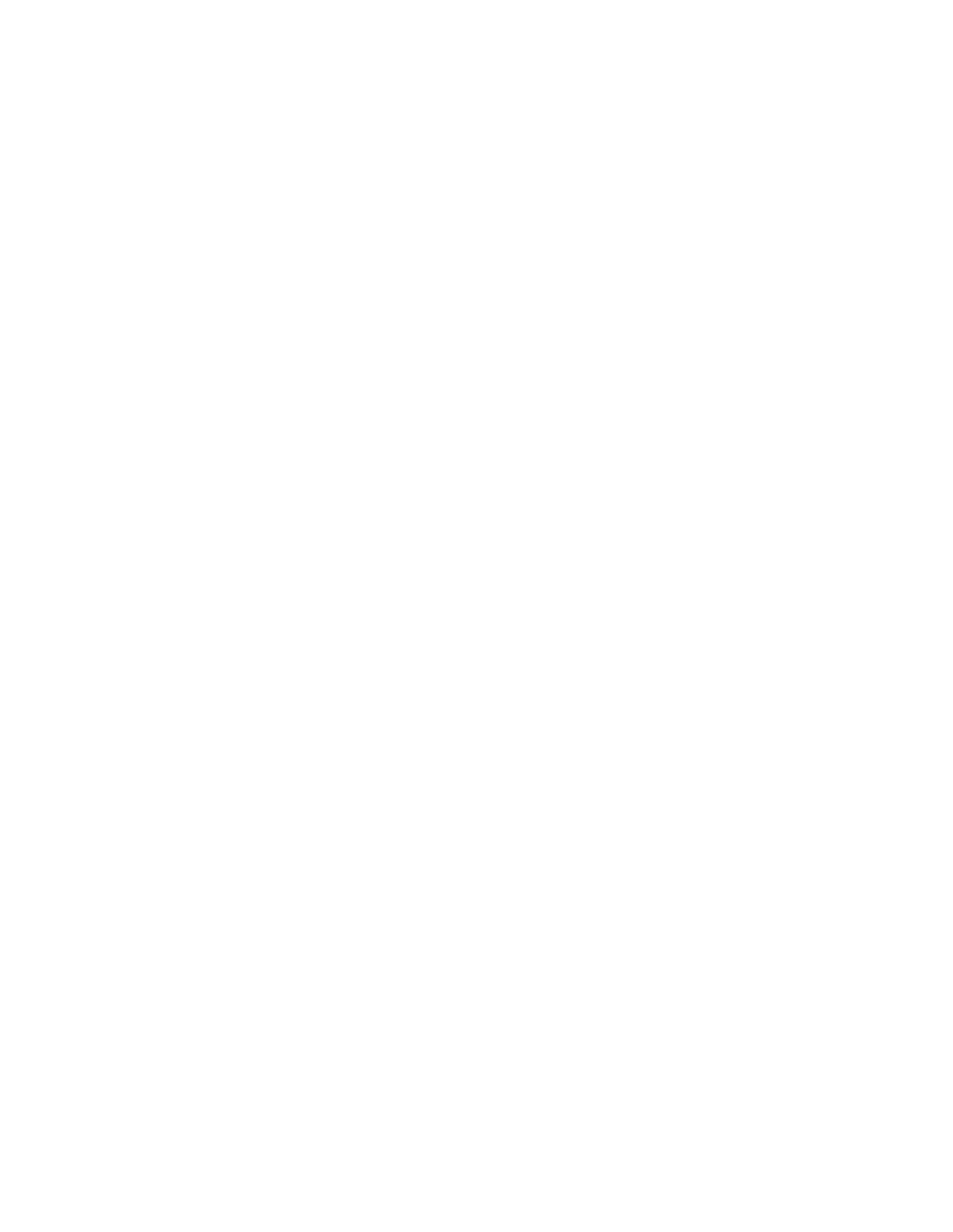# **PROGRESSIVE PARTY**

| <b>Voted Item</b><br><b>US SENATOR</b><br><b>Write-ins</b>          | <b>District 1</b>                        | <b>FOR STATE SENATOR</b><br>Write-ins<br><b>POLLINA</b><br>C PEARSON              | 4<br>$\mathbf{1}$                                  |
|---------------------------------------------------------------------|------------------------------------------|-----------------------------------------------------------------------------------|----------------------------------------------------|
| <b>LEAHY/ERICSON</b><br><b>Blanks/Defective</b><br><b>Totals</b>    | $\overline{\mathbf{2}}$<br>$\frac{2}{4}$ | <b>ASHLEY HILL</b><br><b>F BROOKS</b><br><b>Blanks/Defective</b><br><b>Totals</b> | $\overline{c}$<br>$\frac{2}{3}$<br>$\overline{12}$ |
| <b>FOR REPRESENTATIVE</b><br><b>TO CONGRESS</b>                     |                                          |                                                                                   |                                                    |
| Write-in: P.WELCH<br><b>Blanks/Defective</b>                        | $\frac{2}{2}$                            |                                                                                   |                                                    |
| <b>Totals</b>                                                       |                                          | FOR STATE REPRESENTATIVE                                                          |                                                    |
| <b>FOR GOVERNOR</b><br><b>WRITE-INS</b>                             |                                          | Write-in: J. JANCEL<br><b>Blanks/Defective</b>                                    | $\frac{2}{2}$                                      |
| <b>SANDERS</b><br><b>GALBRAITH/DUNNE</b><br><b>Blanks/Defective</b> | $\frac{2}{2}$                            | <b>Totals</b>                                                                     |                                                    |
| <b>Totals</b>                                                       | $\blacktriangle$                         | <b>PROBATE JUDGE</b>                                                              | N/A                                                |
| <b>FOR LIEUTENANT</b><br><b>GOVERNOR</b>                            |                                          | Write-in:<br>Blanks/Defective:                                                    |                                                    |
|                                                                     |                                          | <b>Totals</b>                                                                     | $\mathbf 0$                                        |
| Boot Wardinski<br>Write-in: ZUCKERMAN<br><b>Blanks/Defective</b>    | $\pmb{0}$<br>4                           | <b>ASSISTANT JUDGE</b>                                                            | N/A                                                |
| <b>Totals</b>                                                       | $\overline{4}$                           | Write-in:<br>Blanks/Defective:                                                    |                                                    |
| <b>FOR STATE TREASURER</b>                                          |                                          | <b>Totals</b>                                                                     | 0                                                  |
| <b>WRITE-INS:</b><br><b>D SCHRAMM</b><br>PEARCE/DUNNE               | $\overline{2}$<br>$\overline{2}$         | <b>STATE'S ATTORNEY N/A</b>                                                       |                                                    |
| <b>Blanks/Defective</b><br><b>Totals</b>                            | 4                                        | Write-in:<br>Blanks/Defective:                                                    |                                                    |
| <b>FOR SECRETARY OF STATE</b>                                       |                                          | <b>Totals</b>                                                                     | 0                                                  |
|                                                                     |                                          | <b>SHERIFF</b>                                                                    | N/A                                                |
| Write-in: J CONDOS                                                  | $\frac{2}{2}$                            |                                                                                   |                                                    |
| <b>Blanks/Defective</b>                                             | 4                                        | Write-in:                                                                         |                                                    |
| <b>Totals</b>                                                       |                                          | Blanks/Defective:<br><b>Totals</b>                                                | 0                                                  |
| FOR AUDITOR OF ACCOUNTS                                             |                                          |                                                                                   |                                                    |
|                                                                     |                                          | <b>HIGH BAILIFF</b>                                                               |                                                    |
| Write-in: DOUG HOFFER                                               | 4                                        |                                                                                   |                                                    |
| <b>Blanks/Defective</b>                                             |                                          | Write-in:                                                                         |                                                    |
| <b>Totals</b>                                                       | 4                                        | Blanks/Defective:                                                                 | 4                                                  |

| <b>FOR STATE SENATOR</b> |
|--------------------------|
|                          |
| 4                        |
| 1                        |
| 2                        |
| $\overline{2}$           |
| $\overline{3}$           |
| 0                        |
| 12                       |
|                          |
|                          |
|                          |
|                          |

# **TATE REPRESENTATIVE**

| Write-in: J. JANCEL |  |
|---------------------|--|
| Blanks/Defective    |  |
| <b>Totals</b>       |  |

| <b>PROBATE JUDGE</b> | N/A |  |
|----------------------|-----|--|
| Write-in:            |     |  |

| Blanks/Defective: |  |
|-------------------|--|
| <b>Totals</b>     |  |

#### **EXAMPLE A 2 AND FINAL 4 ASSISTED:**

| Write-in:         |  |
|-------------------|--|
| Blanks/Defective: |  |
| Totals            |  |
|                   |  |

### **S ATTORNEY N/A**

| Write-in:<br>Blanks/Defective:<br><b>Totals</b><br><b>SHERIFF</b> | N/A |
|-------------------------------------------------------------------|-----|
| Write-in:<br><b>Blanks/Defective:</b><br><b>Totals</b>            |     |
| <b>HIGH BAILIFF</b>                                               |     |

| //rite-in:        |  |
|-------------------|--|
| 3lanks/Defective: |  |
| Totals            |  |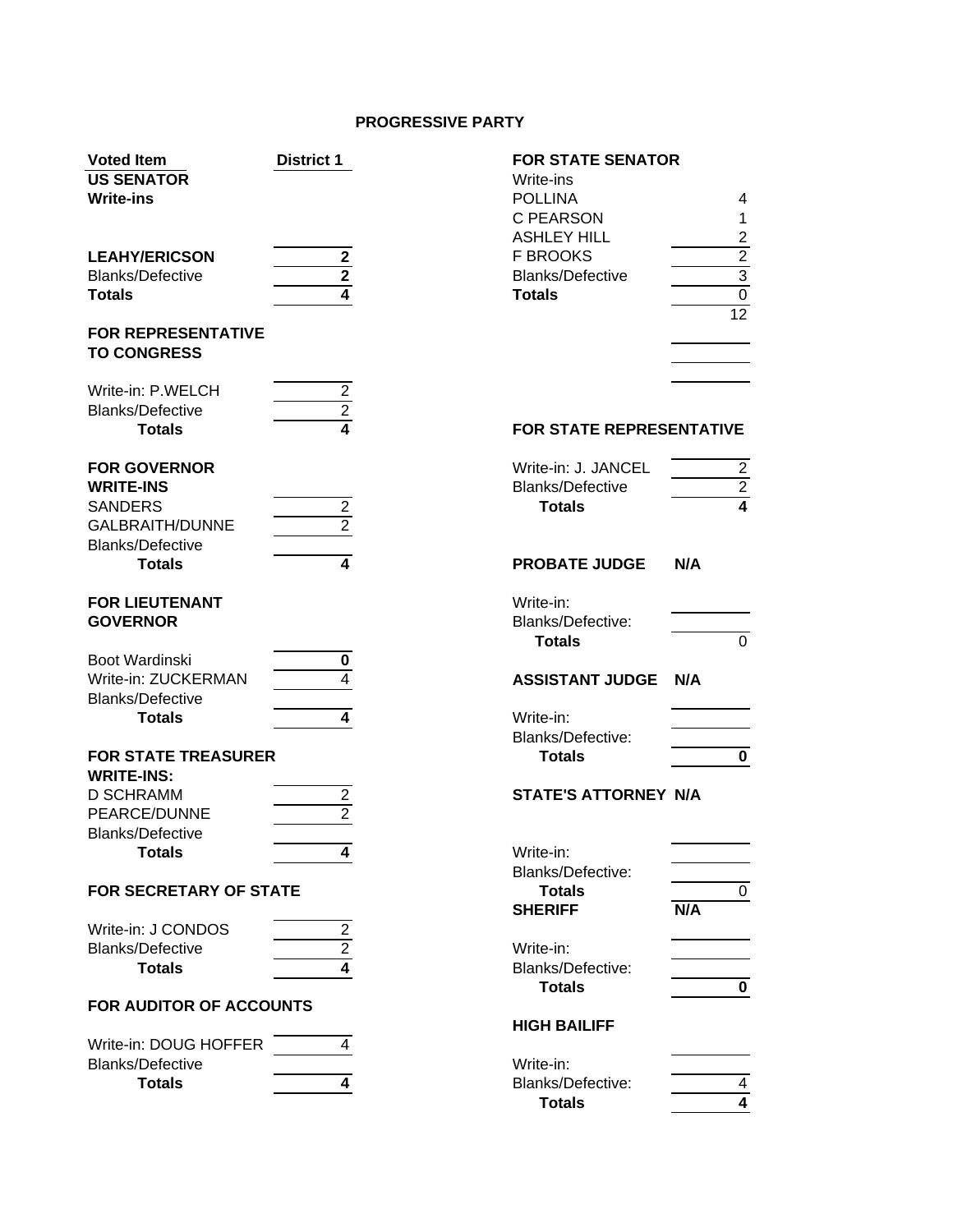# **FOR ATTORNEY GENERAL**

| Write-in: TJ DONOVAN |  |
|----------------------|--|
| Blanks/Defective     |  |
| <b>Totals</b>        |  |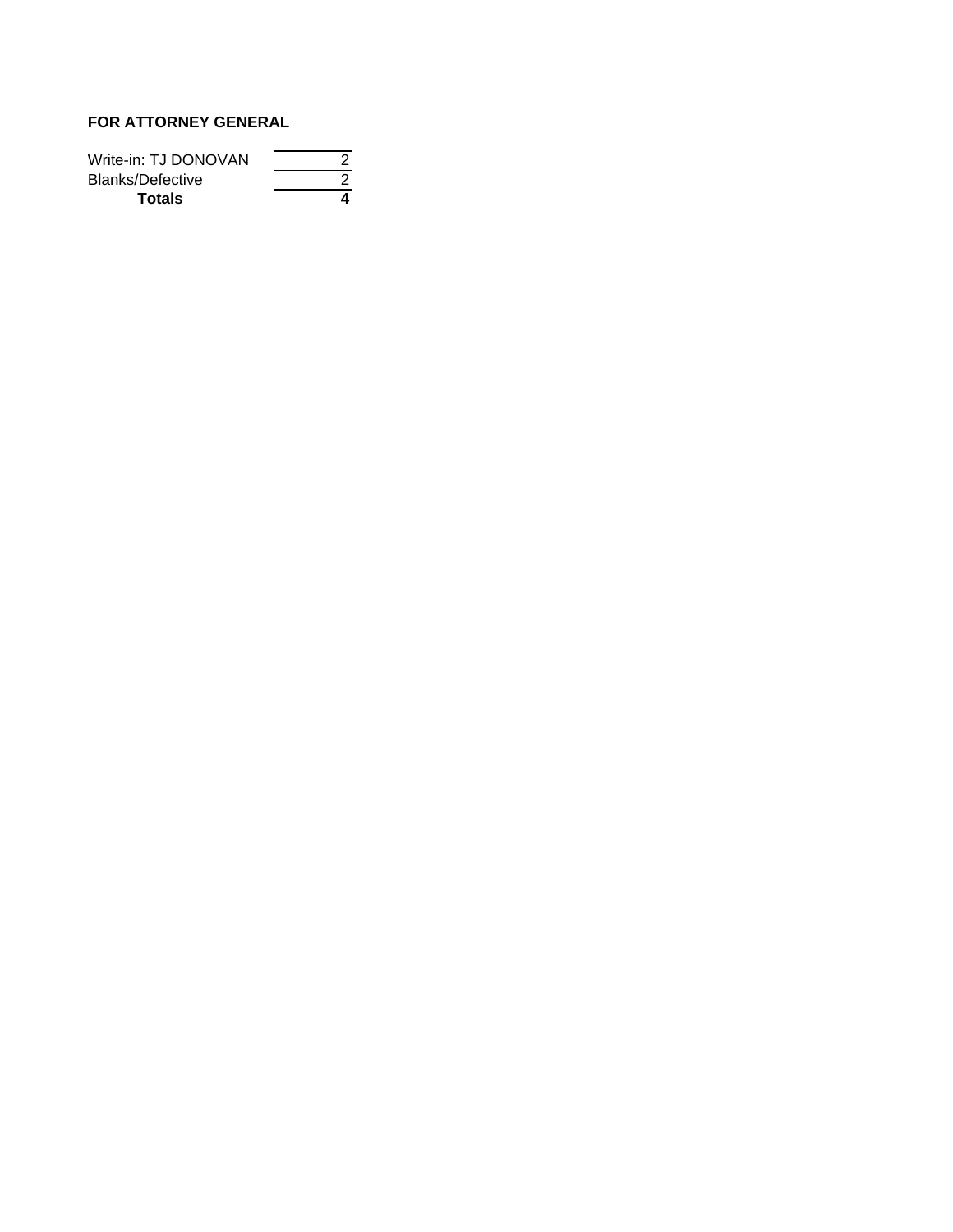#### **REPUBLICAN PARTY**

| <b>Voted Item</b><br><b>US SENATOR</b> | <b>District 1</b> |                                          |                |
|----------------------------------------|-------------------|------------------------------------------|----------------|
|                                        |                   | FOR ATTORNEY GENERAL                     |                |
| <b>Scott Milne</b>                     | 85                | Deborah "Deb" Bucknam                    | 5 <sub>o</sub> |
| <b>Write-ins: PLEAHY</b>               | $\mathbf 1$       | Write-ins: TJ DONOVAN                    |                |
| <b>Blanks/Defective</b>                | 11                | <b>Blanks/Defective</b>                  | $\overline{3}$ |
| <b>Totals</b>                          | $\mathbf 0$       | <b>Totals</b>                            |                |
|                                        | 97                |                                          | $9^{\circ}$    |
| <b>FOR REPRESENTATIVE</b>              |                   |                                          |                |
| <b>TO CONGRESS</b>                     |                   |                                          |                |
| Write-ins                              |                   |                                          |                |
| <b>KENNETH SIKORA</b>                  |                   |                                          |                |
| <b>P WELCH</b>                         | 3                 |                                          |                |
|                                        |                   | <b>FOR STATE SENATOR</b>                 |                |
|                                        |                   |                                          |                |
| <b>Blank/Defective</b>                 | 93                | 76<br>William "Bill" Doyle               |                |
| <b>Totals</b>                          | $\overline{97}$   | Write-in:CUMMINGS                        |                |
|                                        |                   | $\frac{3}{2}$<br><b>POLLINA</b>          |                |
| <b>FOR GOVERNOR</b>                    |                   | $\overline{1}$<br><b>BROOKS</b>          |                |
|                                        |                   | $\overline{2}$<br>KRAUSS/COOKSON         |                |
|                                        |                   | $\overline{1}$<br>P LEAHY                |                |
| <b>Bruce M Lisman</b>                  | 20                | 206<br><b>Blanks/Defective</b>           |                |
| <b>Phil Scott</b>                      | 76                | $\mathbf 0$<br><b>Totals</b>             |                |
|                                        |                   | 291                                      |                |
| Write-in:                              |                   | FOR STATE REPRESENTATIVE                 |                |
| <b>Blanks/Defective</b>                | 1                 | Write-in:                                |                |
| <b>Totals</b>                          | $\overline{97}$   | <b>B LISMAN</b><br>1                     |                |
|                                        |                   | $\overline{5}$<br><b>J ANCEL</b>         |                |
| <b>FOR LIEUTENANT</b>                  |                   | $\overline{1}$<br><b>J CLARK</b>         |                |
| <b>GOVERNOR</b>                        |                   | <b>Blanks/Defective</b><br>90            |                |
| <b>Randy Brock</b>                     | 73                | $\overline{\mathbf{0}}$<br><b>Totals</b> |                |
| Write-in: ZUCKERMAN                    | 4                 | 97                                       |                |
| S. SMITH                               | 1                 | <b>PROBATE JUDGE</b><br>N/A              |                |
| <b>B TOWBIN</b>                        | $\mathbf{1}$      |                                          |                |
| <b>Blanks/Defective</b>                | 18                | Write-in:                                |                |
| <b>Totals</b>                          | $\overline{97}$   | Blanks/Defective:                        |                |
|                                        |                   | Totals<br>0                              |                |
| <b>FOR STATE TREASURER</b>             |                   |                                          |                |
|                                        |                   | <b>ASSISTANT JUDGE</b><br>N/A            |                |
| Write-in: B PEARCE                     | $\sqrt{3}$        |                                          |                |
| <b>Blanks/Defective</b>                | 94                |                                          |                |
| <b>Totals</b>                          | $\overline{97}$   |                                          |                |
|                                        |                   | Write-in:                                |                |
| <b>FOR SECRETARY OF STATE</b>          |                   | Blanks/Defective:                        |                |
|                                        |                   | <b>Totals</b><br>0                       |                |
| Write-in: J CONDOS                     | 4                 |                                          |                |

W DUCHAC 1

#### **FOR ATTORNEY GENERAL**

| Scott Milne             |    | Deborah "Deb" Bucknam   | 58 |
|-------------------------|----|-------------------------|----|
| Write-ins: PLEAHY       |    | Write-ins: TJ DONOVAN   |    |
| <b>Blanks/Defective</b> |    | <b>Blanks/Defective</b> | 37 |
| Totals                  |    | <b>Totals</b>           |    |
|                         | 97 |                         | 97 |

# **FOR STATE SENATOR**

| William "Bill" Doyle            | 76                                        |
|---------------------------------|-------------------------------------------|
| Write-in:CUMMINGS               |                                           |
| <b>POLLINA</b>                  |                                           |
| <b>BROOKS</b>                   | $\frac{3}{2}$ $\frac{2}{1}$ $\frac{1}{2}$ |
| <b>KRAUSS/COOKSON</b>           |                                           |
| P LEAHY                         |                                           |
| <b>Blanks/Defective</b>         | 206                                       |
| <b>Totals</b>                   | 0                                         |
|                                 | 291                                       |
| <b>FOR STATE REPRESENTATIVE</b> |                                           |
| Write-in:                       |                                           |
| <b>B LISMAN</b>                 | 1                                         |
| J ANCEL                         | $\frac{5}{1}$                             |
| <b>J CLARK</b>                  |                                           |
| <b>Blanks/Defective</b>         | 90                                        |
| <b>Totals</b>                   | 0                                         |
|                                 | 97                                        |
| <b>PROBATE JUDGE</b>            | N/A                                       |
| Write-in:                       |                                           |
| <b>Blanks/Defective:</b>        |                                           |
| <b>Totals</b>                   | 0                                         |
| ASSISTANT JUDGE                 | N/A                                       |
|                                 |                                           |
|                                 |                                           |
| Write-in:                       |                                           |
| <b>Blanks/Defective:</b>        |                                           |
| <b>Totals</b>                   | 0                                         |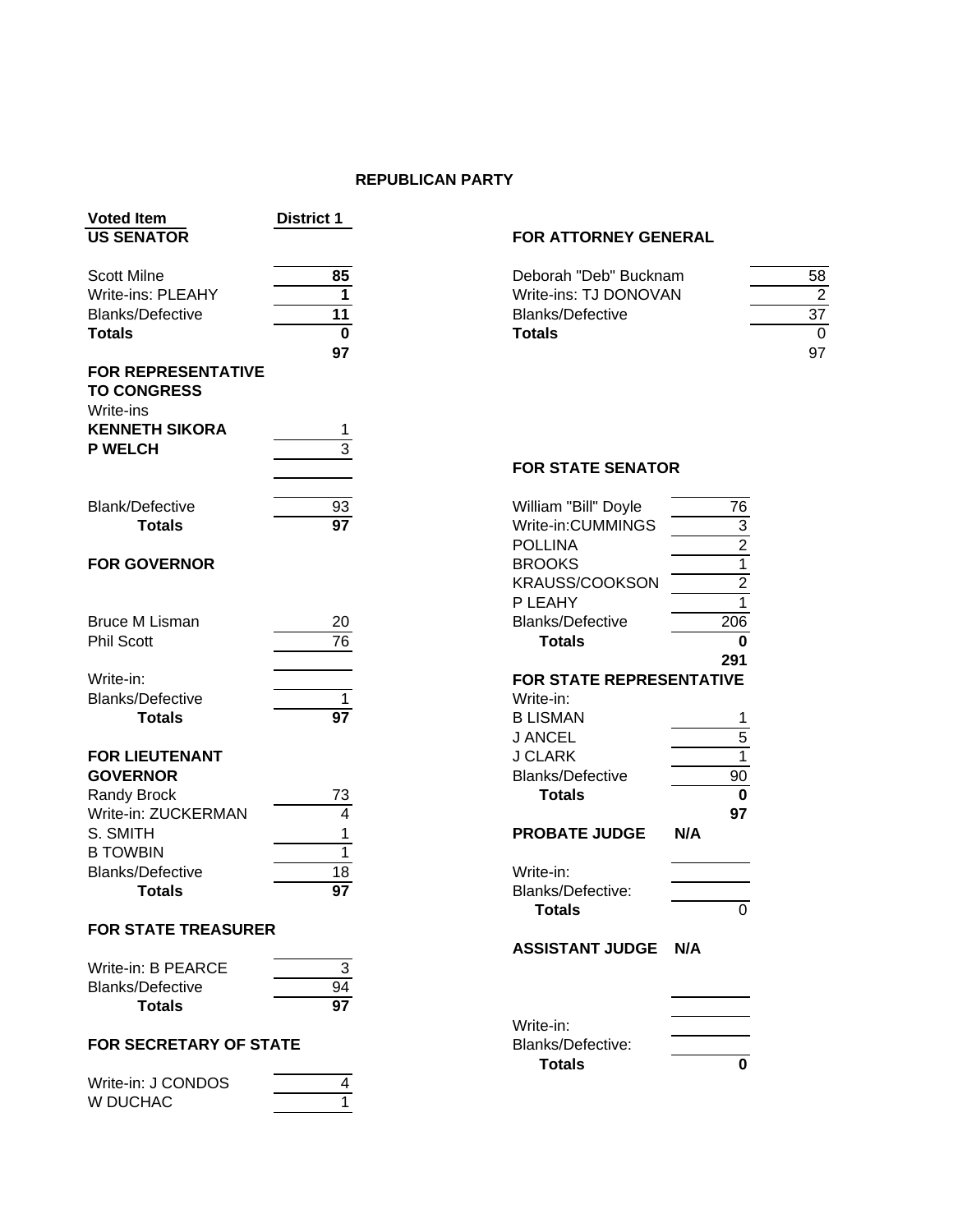| <b>Blanks/Defective</b>           | 92       |                                       |
|-----------------------------------|----------|---------------------------------------|
| <b>Totals</b>                     | 97       |                                       |
| FOR AUDITOR OF ACCOUNTS           |          | <b>STATE'S ATTORNEY N/A</b>           |
| Dan Feliciano                     | 58       |                                       |
| Write-in: TJ DONOVAN              |          |                                       |
| D HOFFER                          |          | Write-in:<br><b>Blanks/Defective:</b> |
| <b>Blanks/Defective</b><br>Totals | 37<br>97 | <b>Totals</b>                         |

# **STATE'S ATTORNEY N/A**

| O              |
|----------------|
| N/A            |
| n              |
|                |
| 65<br>32<br>97 |
|                |